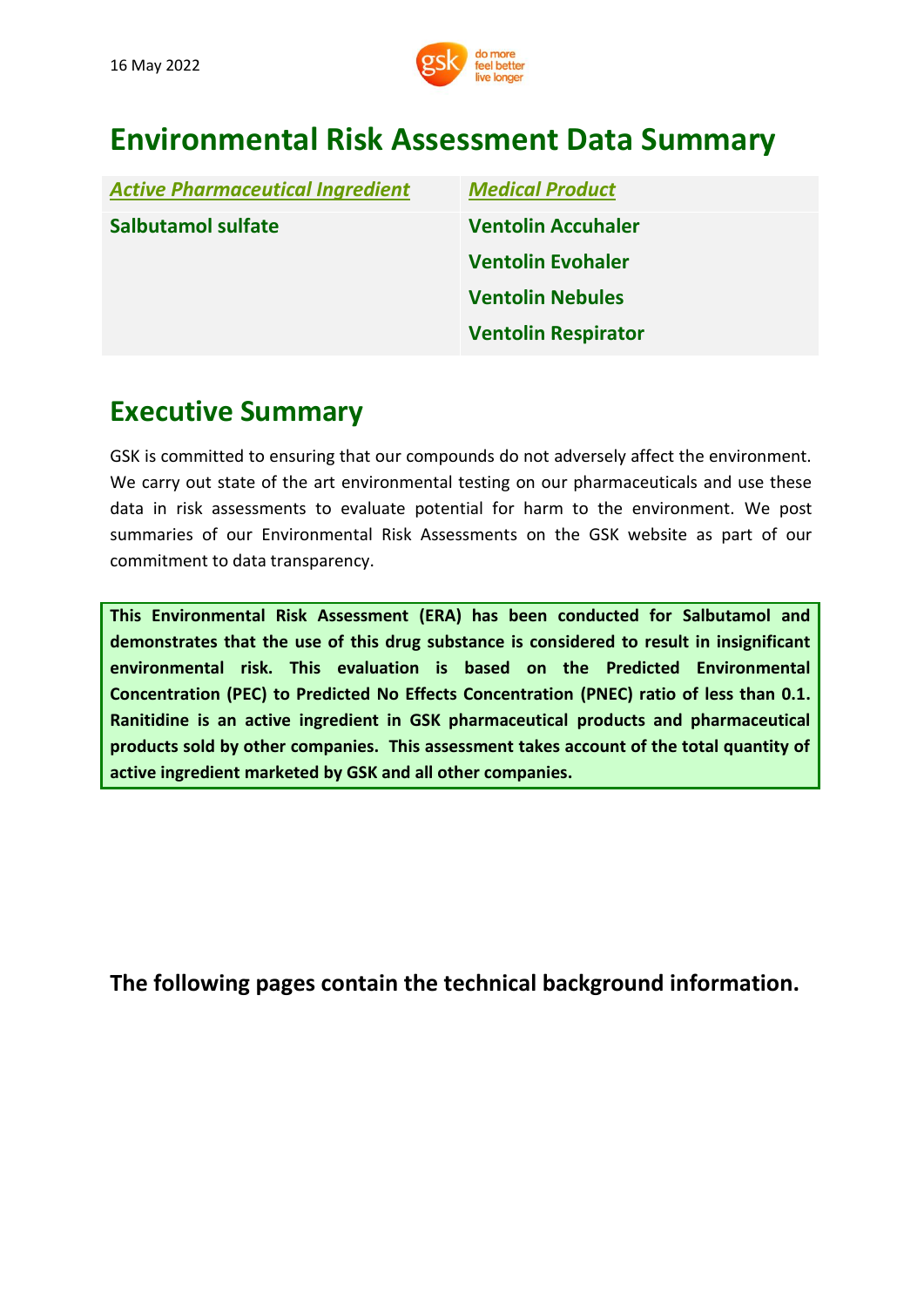

# **Technical Background Information**

### **Environmental Fate**

This substance is water soluble and is not likely to partition to air from water very readily. Salbutamol has a low partition coefficient which suggests it is unlikely to bioconcentrate in exposed aquatic organisms. Salbutamol is not readily biodegradable or inherently biodegradable and therefore it is expected to persist in the environment. It is not likely to adsorb to sludge or biomass and is not expected to reach the terrestrial compartment to a significant extent.

### **PEC/PNEC Risk Quotient Calculation**

The PEC/PNEC risk quotient calculation is the standard quantitative method of risk assessment and is approved by major national and international regulatory agencies [2, 3, 4].

#### **Predicted Environmental Concentration**

The PEC has been calculated based on the following data:

PEC ( $\mu$ g/L) = 365xP x V xDx100  $Ax 1E + 09x(100 - R)$ 

where:

A (kg/year) = total use of Salbutamol active based on sales in the European Union in 2020 (IQVIA Data).

R (%) = removal rate due to loss by adsorption to sludge particles, by volatilization, hydrolysis or biodegradation. For Salbutamol it has been assumed that  $R = 0\%$  as a worstcase scenario [3].

P = Population of European Union + UK. Per capita use of drug substance  $A/P = 5.58E-06$ kg/inhabitant(IQVIA Data).

V ( $L/day$ ) = volume of wastewater per capita and day = 200, EMA default [2].

D = factor for dilution of wastewater by surface water flow = 10, EMA default [2].

*NB: PEC, conservatively, is based on no metabolism and no removal of drug substance to sludge solids. It is assumed that 100% of drug substance enters the aquatic environment.*

#### **PEC = 0.0076 μg/L**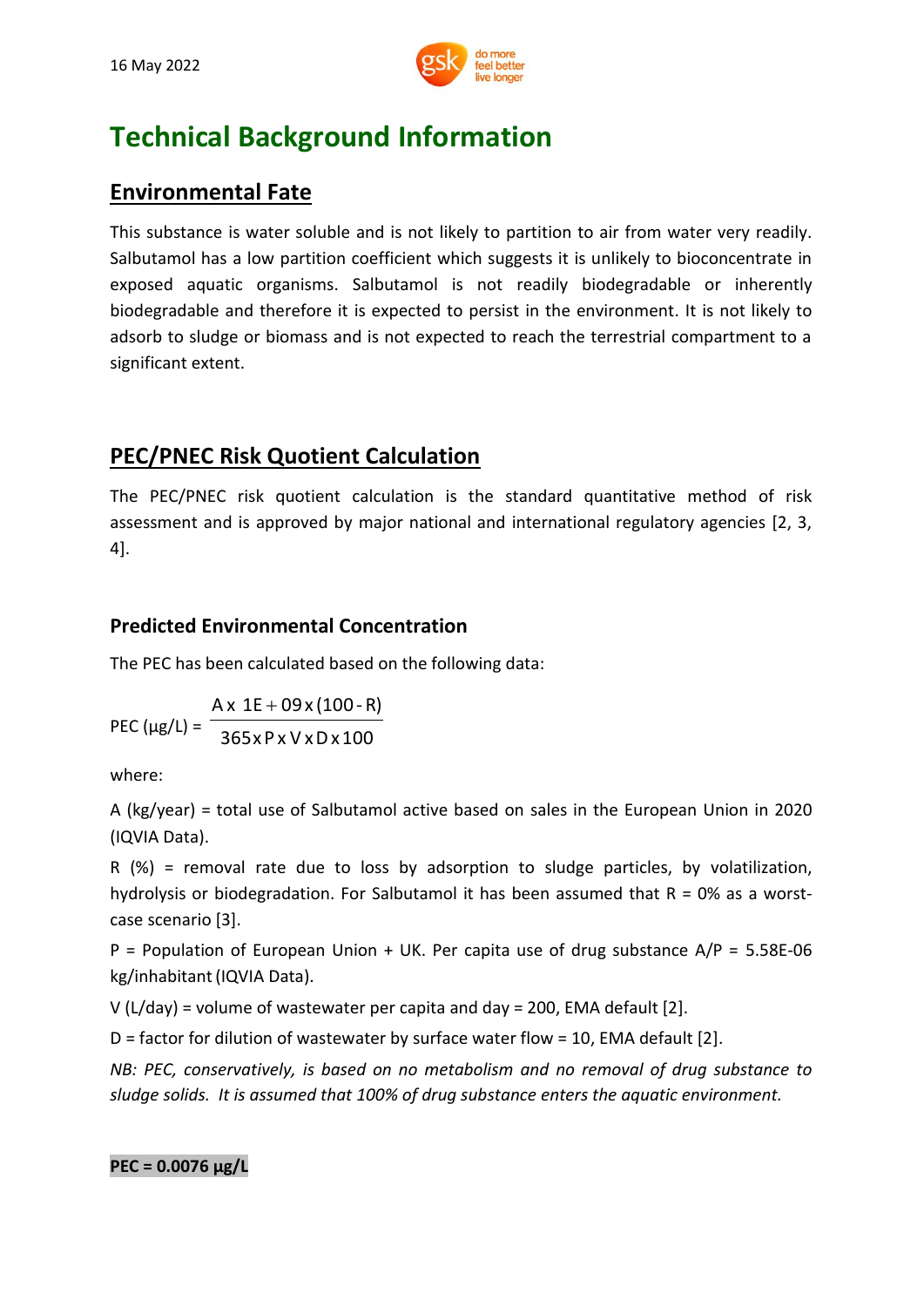

#### **Predicted No Effects Concentration (PNEC)**

PNEC ( $\mu$ g/L) = lowest NOEC/10, where 10 is the assessment factor applied for two long-term NOECs but where there is a high degree of confidence that the dataset includes the most sensitive species (fish, day 120 NOEC). On this basis the NOEC for fish (3.5 mg/L) has been used in the calculation.

#### **PNEC = 3,500/10 = 350 µg/L**

#### **PNEC Justification**

According to REACH guidelines, where it is possible to determine with high probability that the most sensitive species/endpoint (fish, day 120 NOEC) has been examined i.e. that a further long-term result (e.g. EC10 or NOECs) from a different taxonomic group of the base set would not be lower than the data already available. In those circumstances, a factor of 10 applied to the lowest long-term result (e.g. EC10 or NOECs) from only two species would also be appropriate. This is particularly important if the substance does not have a potential to bioaccumulate [3].

#### **PEC/PNEC Risk Characterisation**

PEC/PNEC = 0.0076/350

**PEC/PNEC = 0.000022**

The PEC/PNEC is  $\leq$  0.1 which means the use of Salbutamol is considered to result in insignificant environmental risk, in accordance with the Fass environmental classification scheme [4].

**All relevant environmental fate and ecotoxicity data are published in Section 12 of the Material Safety Data Sheet (MSDS) for the medical product. The MSDS is publicly available at [http://www.msds-gsk.com/ExtMSDSlist.asp.](http://www.msds-gsk.com/ExtMSDSlist.asp)**

#### **Metabolism and Excretion**

Salbutamol administered intravenously has a half-life of 4 to 6 hours and is cleared partly renally, and partly by metabolism to the inactive 4'-O-sulfate (phenolic sulfate) which is also excreted primarily in the urine. The faeces are a minor route of excretion. After administration by the inhaled route between 10 and 20% of the dose reaches the lower